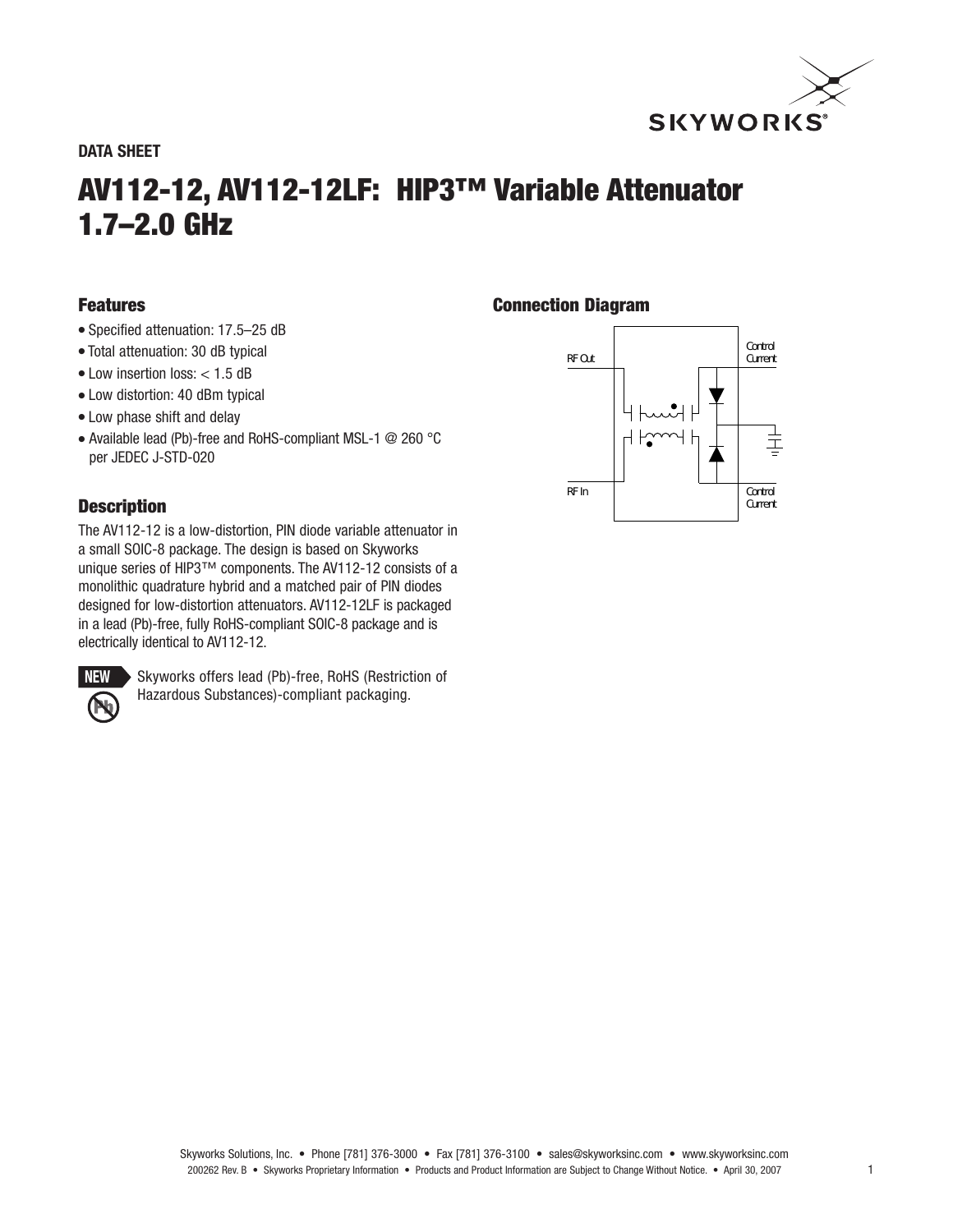# **Electrical Specifications at 25 °C**

| <b>Parameter</b>                                | Min. | Typ. | Max. | <b>Unit</b> |
|-------------------------------------------------|------|------|------|-------------|
| Frequency                                       | 1.7  |      |      | GHz         |
| Insertion loss (0 mA control current)           |      |      | 1.5  | dB          |
| Attenuation @ 1.2 mA control current (1.85 GHz) | 17.5 |      | 25   | dB          |
| SWR (all ports)                                 |      | 1.5  | 1.8  |             |
| Input 3rd order intercept point                 | 37   | 40   |      | dBm         |
| Relative phase shift up to 20 dB attenuation    |      |      | 10   | Deg.        |
| Group delay                                     |      | 0.6  | 0.9  | ns          |

# **Operating Characteristics at 25 °C (0, 5 V)**

| Parameter <sup>(1)</sup>                 | <b>Condition</b>     | <b>Frequency</b> | Min. | Typ. | Max. | <b>Unit</b> |
|------------------------------------------|----------------------|------------------|------|------|------|-------------|
| Switching characteristics <sup>(2)</sup> |                      |                  |      |      |      |             |
| Rise, fall                               | 10/90% or 90/10% RF  |                  |      |      |      | μs          |
| On, off                                  | 50% CTL to 90/10% RF |                  |      |      |      | μs          |
| Video feedthru (peak)                    |                      |                  |      |      |      | mV          |
| Maximum input power for $<$ 1 dB         |                      |                  |      |      | 15   | dBm         |
| attenuation variation                    |                      |                  |      |      |      |             |

1. All measurements made in a 50 Ω system. 2. Driver Pulse — 0–4 mA square wave.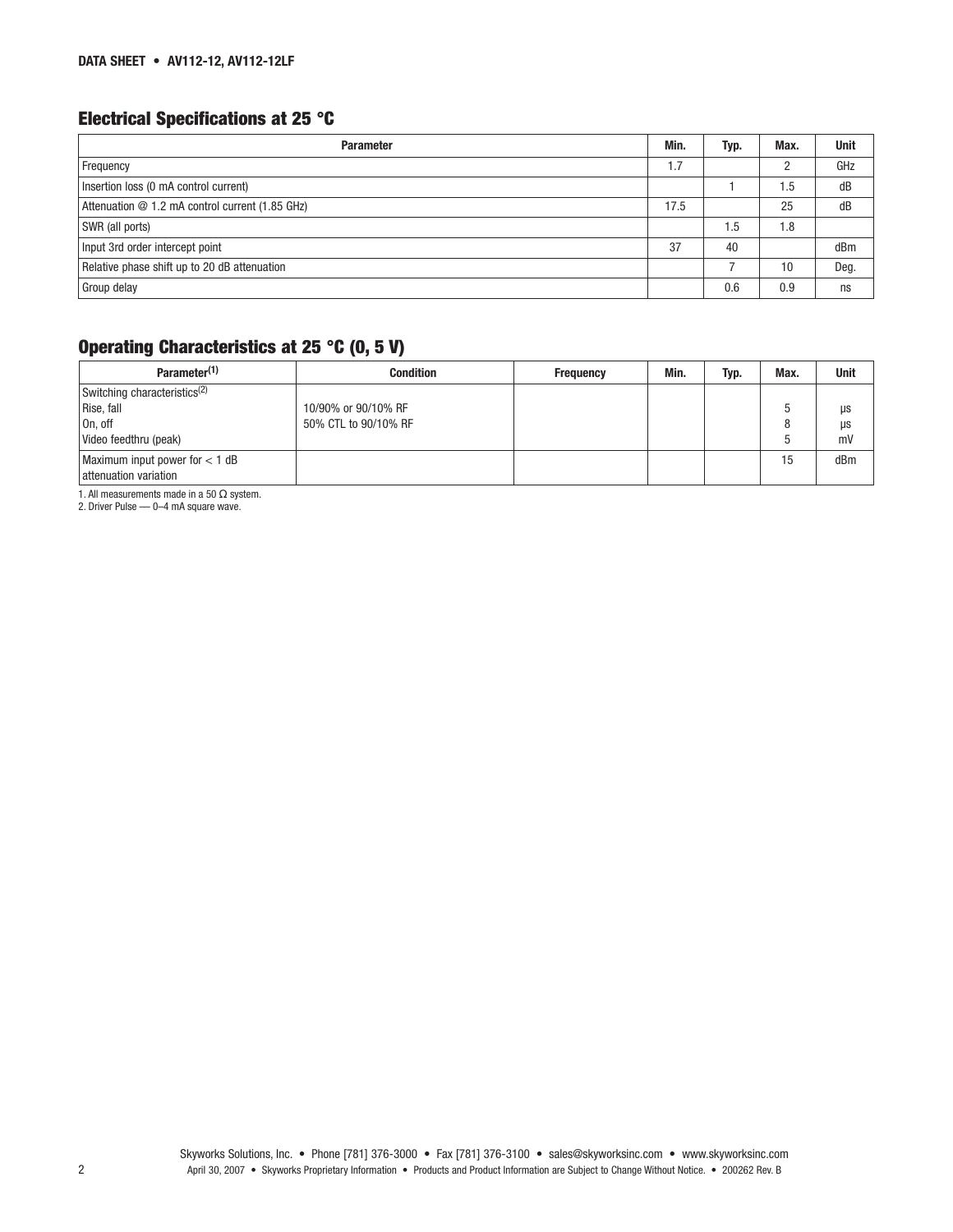# **Typical Performance Data**









-40 -35 -30



Current (mA) **Input Return vs. Current Control**

0 0.2 0.4 0.6 0.8 1.0 1.2 1.4 1.6 1.8 2.0

1850 MHz

2.0 GHz

#### **Recommended Board Layout**



Skyworks Solutions, Inc. • Phone [781] 376-3000 • Fax [781] 376-3100 • sales@skyworksinc.com • www.skyworksinc.com 200262 Rev. B • Skyworks Proprietary Information • Products and Product Information are Subject to Change Without Notice. • April 30, 2007 3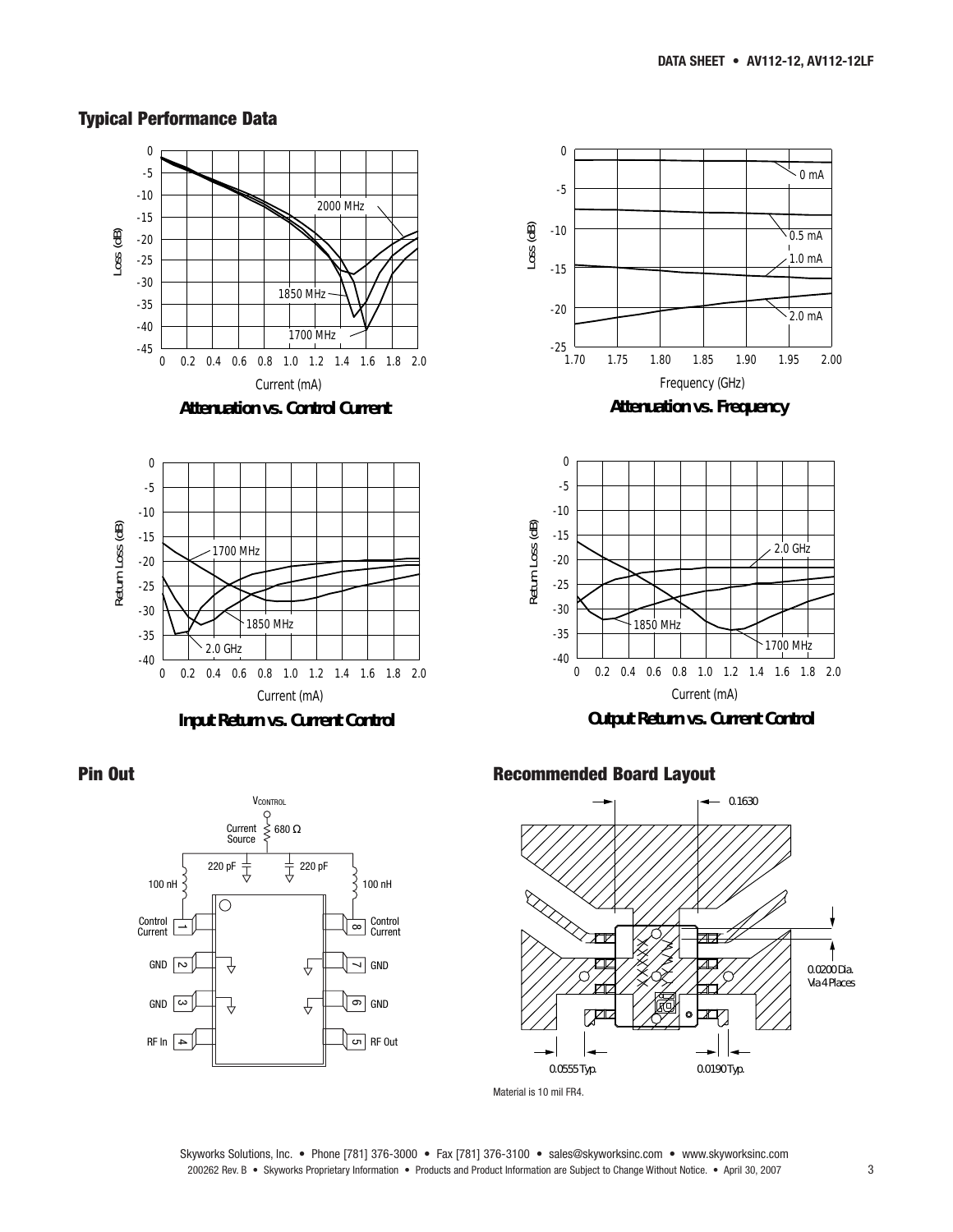#### **Absolute Maximum Ratings SOIC-8**

| <b>Characteristic</b>         | Value                                 |
|-------------------------------|---------------------------------------|
| RF input power                | $0.5$ W CW, 4 W @ 12.5%<br>duty cycle |
| Control current               | 50 mA per diode                       |
| Operating temperature         | $-40$ °C to $+85$ °C                  |
| Storage temperature           | $-65$ °C to $+150$ °C                 |
| Maximum reverse diode voltage | $-100V$                               |
| Electrostatic discharge       | 125 V                                 |

Performance is guaranteed only under the conditions listed in the specifications table and is not guaranteed under the full range(s) described by the Absolute Maximum specifications. Exceeding any of the absolute maximum/minimum specifications may result in permanent damage to the device and will void the warranty.

*CAUTION:* Although this device is designed to be as robust as possible, ESD (Electrostatic Discharge) can damage this device. This device must be protected at all times from ESD. Static charges may easily produce potentials of several kilovolts on the human body or equipment, which can discharge without detection. Industry-standard ESD precautions must be employed at all times.

#### **[Recommended Solder Reflow Profiles](http://www.skyworksinc.com/products_display_item.asp?did=2071 )**

Refer to the "Recommended Solder Reflow Profile" Application Note.

#### **Tape and Reel Information**

Refer to the *["Discrete Devices and IC Switch/Attenuators](http://www.skyworksinc.com/products_display_item.asp?did=2122 )  Tape and Reel Package Orientation"* Application Note.